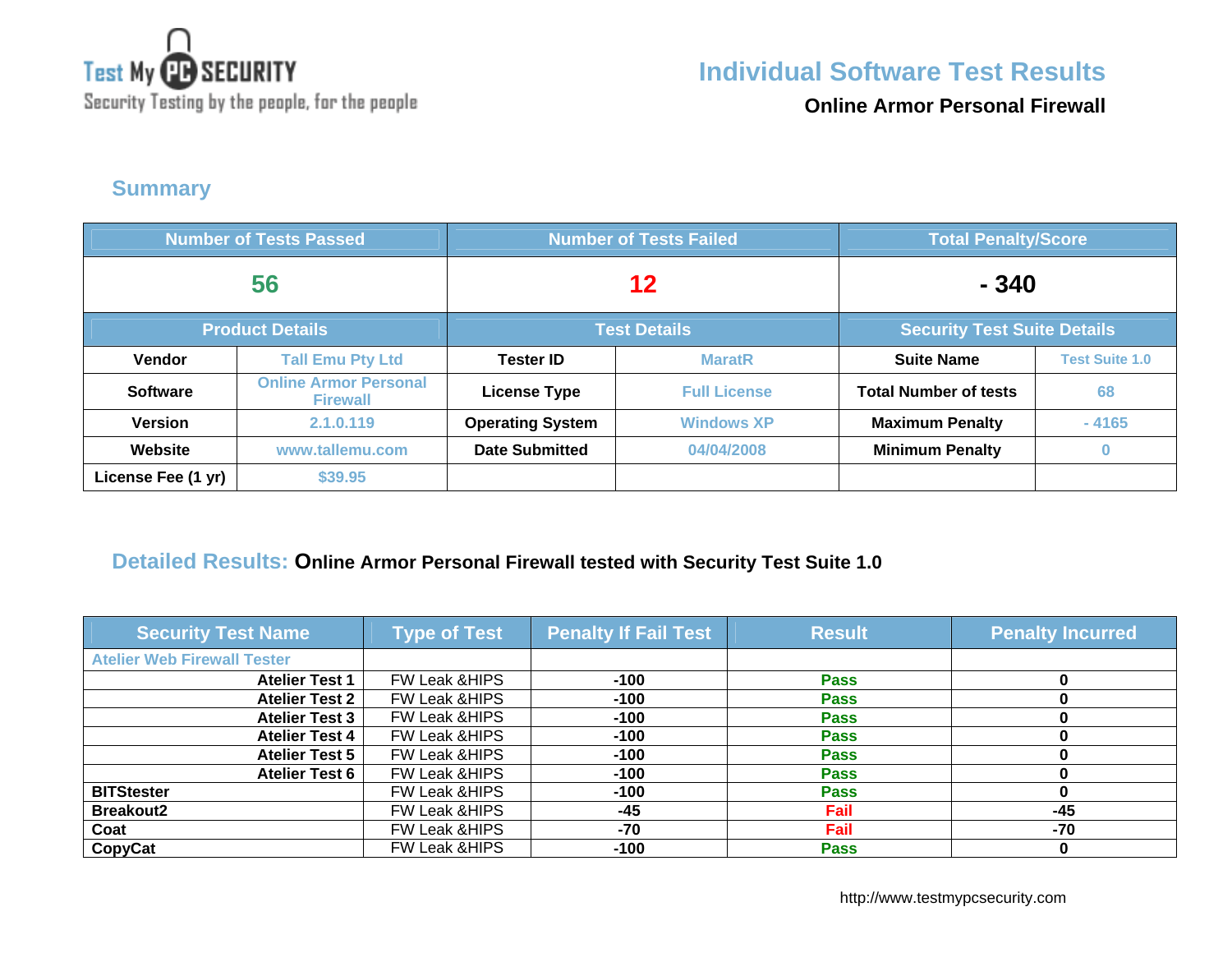# **Test My CB SECURITY**

## Security Testing by the people, for the people

## **Individual Software Test Results**

### **Online Armor Personal Firewall**

| <b>Security Test Name</b>  | <b>Type of Test</b>      | <b>Penalty If Fail Test</b> | <b>Result</b> | <b>Penalty Incurred</b> |
|----------------------------|--------------------------|-----------------------------|---------------|-------------------------|
| <b>CPIL Suite</b>          |                          |                             |               |                         |
| Test 1                     | FW Leak & HIPS           | $-100$                      | <b>Pass</b>   | 0                       |
| Test 2                     | <b>FW Leak &amp;HIPS</b> | $-100$                      | <b>Pass</b>   | $\mathbf{0}$            |
| Test 3                     | <b>FW Leak &amp;HIPS</b> | $-100$                      | <b>Pass</b>   | 0                       |
| <b>Comodo ICMP</b>         |                          |                             |               |                         |
| <b>ICMP Test 1</b>         | FW Leak Only             | $-100$                      | <b>Pass</b>   | 0                       |
| <b>ICMP Test 2</b>         | <b>FW Leak Only</b>      | $-100$                      | <b>Pass</b>   | $\mathbf 0$             |
| <b>DNStest</b>             | FW Leak Only             | $-45$                       | <b>Pass</b>   | $\bf{0}$                |
| <b>DNStester</b>           | FW Leak Only             | $-45$                       | <b>Pass</b>   | $\mathbf 0$             |
| <b>Delete Volume</b>       | <b>HIPS Only</b>         | $-45$                       | Fail          | $-45$                   |
| <b>FireHole</b>            | <b>FW Leak &amp;HIPS</b> | $-100$                      | <b>Pass</b>   | 0                       |
| <b>FPR</b>                 |                          |                             |               |                         |
| and CPIL Test 1            | <b>FW Leak &amp;HIPS</b> | $-100$                      | <b>Pass</b>   | 0                       |
| and CPIL Test 2            | FW Leak & HIPS           | $-100$                      | <b>Pass</b>   | $\mathbf 0$             |
| and CPIL Test 3            | <b>FW Leak &amp;HIPS</b> | $-100$                      | <b>Pass</b>   | $\bf{0}$                |
| and Wallbreaker Test 1     | <b>FW Leak &amp;HIPS</b> | $-25$                       | <b>Pass</b>   | $\mathbf{0}$            |
| and Wallbreaker Test 2     | FW Leak &HIPS            | $-25$                       | <b>Pass</b>   | $\mathbf 0$             |
| and Wallbreaker Test 3     | FW Leak &HIPS            | $-25$                       | <b>Pass</b>   | 0                       |
| and Wallbreaker Test 4     | FW Leak &HIPS            | $-25$                       | <b>Pass</b>   | 0                       |
| and PCFlank                | <b>FW Leak &amp;HIPS</b> | $-100$                      | <b>Pass</b>   | $\bf{0}$                |
| <b>Ghost</b>               | <b>FW Leak &amp;HIPS</b> | $-50$                       | <b>Pass</b>   | $\bf{0}$                |
| Jumper                     | <b>FW Leak &amp;HIPS</b> | $-100$                      | <b>Pass</b>   | $\bf{0}$                |
| <b>Keylogtest</b>          | <b>HIPS Only</b>         | $-100$                      | <b>Pass</b>   | $\mathbf 0$             |
| <b>KiLL</b>                | <b>HIPS Only</b>         | $-45$                       | <b>Pass</b>   | 0                       |
| LeakTest v 1.2             | FW Leak Only             | $-100$                      | <b>Pass</b>   | 0                       |
| <b>Osfwbypass</b>          | <b>FW Leak &amp;HIPS</b> | $-100$                      | <b>Pass</b>   | 0                       |
| <b>PCFlank</b>             | <b>FW Leak &amp;HIPS</b> | $-100$                      | <b>Pass</b>   | $\mathbf 0$             |
| Runner                     | FW Leak &HIPS            | $-100$                      | <b>Pass</b>   | $\mathbf 0$             |
| <b>Spycar Suite</b>        |                          |                             |               |                         |
| <b>HKCU_Run.exe</b>        | <b>HIPS Only</b>         | $-10$                       | <b>Pass</b>   | 0                       |
| <b>HKCU RunOnce.exe</b>    | <b>HIPS Only</b>         | $-10$                       | <b>Pass</b>   | $\mathbf{0}$            |
| <b>HKCU RunOnceEx.exe</b>  | <b>HIPS Only</b>         | $-10$                       | <b>Pass</b>   | $\mathbf{0}$            |
| <b>HKLM_Run.exe</b>        | <b>HIPS Only</b>         | $-10$                       | <b>Pass</b>   | $\mathbf 0$             |
| HKLM_RunOnce.exe           | <b>HIPS Only</b>         | $-10$                       | <b>Pass</b>   | $\bf{0}$                |
| HKLM_RunOnceEx.exe         | <b>HIPS Only</b>         | $-10$                       | <b>Pass</b>   | $\mathbf 0$             |
| <b>IE-HomepageLock.exe</b> | <b>HIPS Only</b>         | $-10$                       | Fail          | $-10$                   |
| IE-KillAdvancedTab.exe     | <b>HIPS Only</b>         | $-10$                       | Fail          | $-10$                   |